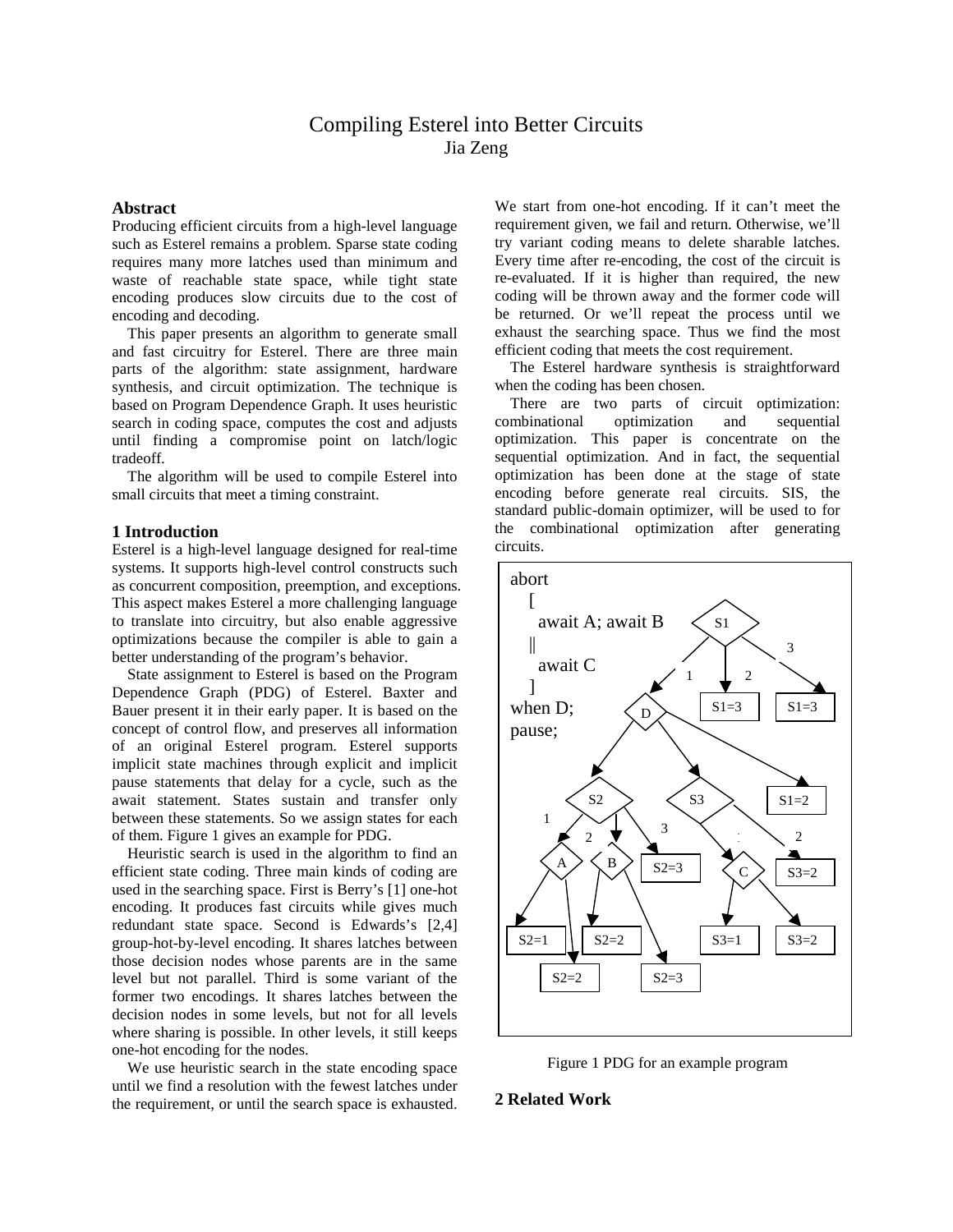The classic state assignment is based on Simple Finite State Machine. Hachtel and Somenzi [6] describe synthesis of finite state machines. It uses minimization of incomplete specified machines to get reduced reachable states.

Villa and Sangiovanni-Vincentelli [7] present algorithms used in NOVA for optimal state assignment of FSMs. It is based on the state code adjacency concept but more efficient and flexible. NOVA represents constraint satisfaction as a graph-embedding problem. It uses heuristic search to resolve this problem. Its best strategy is "iohybrid\_code", which produces results with quality comparable to the results of the maximum adjacent method. Its core algorithm is "ihybrid\_code". The set of input constrains is partitioned into satisfied constrain set (SIC) and rejected constrain set (RIC) at the beginning. The algorithm first gives the coding with minimum length under the satisfied constrains. Then it increases the embedding cube to satisfy the RIC within the encoding space that is specified by the user. The iohybrid\_code strategy takes similar steps as in ihybrid\_code but also takes the output constrains into consider. Generally speaking, output constrains are in lower priority to input ones in this strategy.

 Devadas, Ma, Newton, and Sangiovanni-Vincentelli [8] present a method called MUSTANG that is one of the earliest multi-level state assignment methods. It used the state code adjacency concept to reach the aim of maximizing the size and number of common cubes. It builds an attraction graph with weighted edges. An edge's weight is increased if it links to the common fanout and fanin states. MUSTANG was used to help MIS logic synthesis system reducing the number of product terms or literals needed to implement the next-state and output functions.

 Berry first outlined the translation of Esterel into circuitry in 1992 [1], refined later to cover reincarnation. It generates a sub-circuit for each statement, and registers only for unit-delay statements. So each leaf state is encoded by one-hot coding. In that case, encoding and decoding circuits are trivial. But it uses many latches and results reachable state space redundancy. Later, Sentovich, Toma and Berry [3,5] described the technique for reducing the number of latches. They rely on computing the reachable state set implicitly using BDDs, then re-synthesizing the circuit using this knowledge to remove sequential redundancies. The whole program is taken as one state machine.

In the compiler we are building, more than one state machine are assigned in different level. It is necessary especially for parallel branches. We can share latches between sequential branches but need to avoid parallel ones.

Edwards [2] proposed three key means to advance

Esterel hardware synthesis. First is the PDG. It takes a totally new structural translation to Esterel. Calculating control dependence in the graph, it removes the redundant circuit. That is much more efficient than removing by analyzing the circuit.

Second is a better state encoding. The technique he proposes chooses states encoding at a high level, providing much greater flexibility and larger encoding space to choose from.

Third is to use the don't-care information in logic synthesis. It gives more flexibility to the implementation and helps to generate high-quality circuits.

# **3 HDCompiler – From PDG to circuitry**

HDCompiler is a translator to turn PDG into optimal circuitry for Esterel program. It visited a PDG tree and recorded all the state and their values in a state table. The states were encoded with one of the encoding means. Then it translated the PDG into circuitry based on the coding. After that, comes the circuit optimization.

To optimize the circuit, it deleted all the useless wires firstly– the wire no any other wire took it as a input. Secondly, it visited the PDG tree to find out shareable flip-flops and merge them. Thirdly, it found the slacks between gates by computing and adjusted the circuit with fewer slacks and optimal.

 The main data structure of the hardware translator includes:

class PDGNode {

 int numb; Vector parent\_numb; Vector brunch\_val; int property; String val; int wire\_entry;

}

class PDGTree { PDGNode node; PDGTree[] children;

}

class State {

//node# where the state decision made int node\_numb;

//state number

int numb;

//possible state values and their codes StateCode[] state\_codes;

//wire entry for each state value given int[] wire\_entry;

//wire# for each state value emitted int[] wire\_emit; }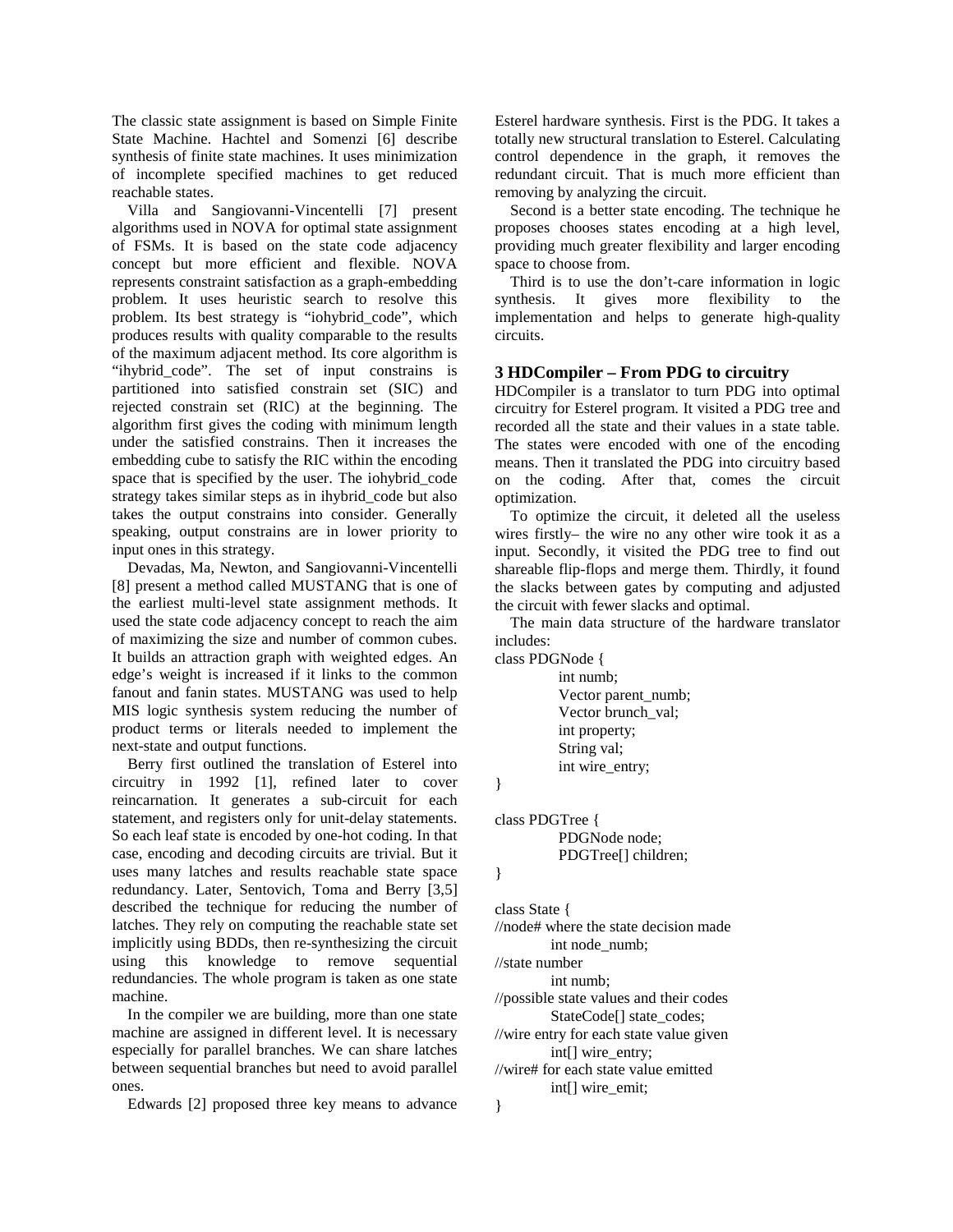```
class StateCode { 
// to record the value assigned
          int val; 
         // code after encoding
          int[] code; 
// wire entry for each bit, i.e. each register 
          int[] wire_entry; 
} 
class Wire {
```

```
 int numb;
 Vector input_wires;
int gate type;
int[] arrival t;
int required t;
```
# **3.1 State Encoding**

}

As we said previously, there are three main kinds of coding. First is one-hot encoding, second is binary and maximally sharing encoding (compact encoding). And the third is a combination of the first two. That is,

 $Code-length = log<sub>2</sub>(Number of possible state values)$ HDCompiler realized the first two encoding. Due to time limit, it didn't realize the third. It will be added to the encoding space and used as an adjustment later. With the one-hot encoding and compact encoding, it's easy to be realized with combine them together in different levels.

#### **3.2 Turning State Machine into Circuitry**

To translate a PDG into circuitry, there are two main parts: combinational logic circuit translation, and sequential logic circuit translation, i.e. state machine translation. HDCompiler mainly concentrates on the second part Temporarily.

We assume the wires for the state-value-emit statements have been generated in the first part translation. HDCompiler grouped them and generated wires for each state value emitting, then saved the wire entries in the state table. But for the statement directly under a state decision node, the input wire entry was left unfilled.

For each state in the state table, decoding and encoding circuit was generated separately. To decode a state, we need to generate every bit's value of a state value. A flip-flop was generated for each bit. The input wire for it was set as:

*bit[i] = OR( j Wires for state-value-emit statements for state value[j] where bit[i] = 1 in the value code.* 

To encode a state, just follow its bit codes and the wire entry for every bit (i.e. the flip-flop output) stored in the state table. Notice that, to get a state machine running correctly, we also should AND each state

machine's output with the wire for the statement to start the state machine. We only considered the case where the state machine has only one start entry, since multi-entry for a state machine is illegal in PDG.

After generating the circuit for the state machine, we went back to fill the input of some wires. These wire were generated for the statements whose execution follows the state decision node's result.

# **3.3 Flip-Flops Sharing**

When there are more than one state machine in a circuit, some of them may share flip-flops. How to decide which of them can share flip-flops? We looked at every two state decision nodes – the entry of a state machine, if none of their *exact common parents* is parallel-fork node or their own, they can share flip-flops. Because it means the two state machines will never run simultaneously.

Here we defined exact common parent for two nodes. If Node P is an exact common parent of two nodes X and Y, it must have two properties:

1. P is a common parent of X, Y.

2. Assume P has direct children C1, C2, …, Cn,  $Set_{x} = \{C_i\} = \{first node of a route from P to X\}$  $Set_v = {C_i} = {first node of a route from P to Y}$ 



There must exist some element different between Set. and Sety.

Figure 2 gives an example.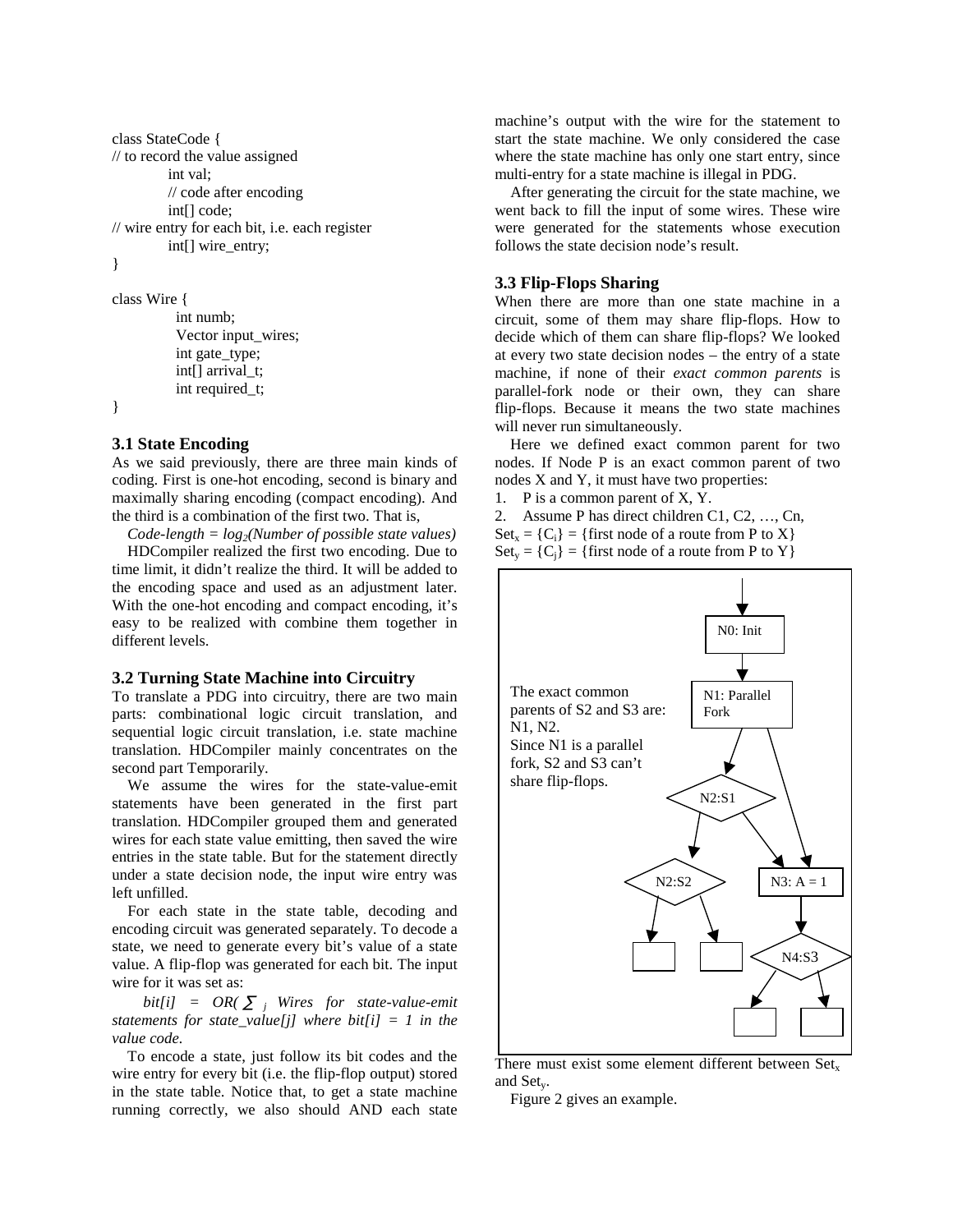#### Figure 2 Flip-Flops sharing

Temporarily, we only build the sets of two shareable state machines. In fact, these two-element sets can be merged to make bigger set. That means, three or more state machines can share flip-flops. For example, if machine A and B can share ffs, while A and C can share ffs either, we can conclude A, B and C can share ffs if only B and C can share ffs too. That will be helpful to choose which pairs to be shared in the program with many state machines.

#### **3.4 Slack Computing**

Slacks are computed for further optimization. In Esterel, it is assume all inputs are ready at the beginning of a circle. So we take the flip-flop as the start and end of a circuit circle module.

Slack for a circuit module is provides an upper bound of its possible delay increase without violating the timing constrain. It is import for circuitry optimization because it represents the potential capability of obtaining area/power reduction.

A well know procedure to compute slacks for a wire v is:

 $arrival_t(v) = MAX_u_{H(v)}(arrival_t(u)) + delay(v)$ *required\_t (v)=MIN*  $_{w}$   $_{FO(v)}$  (*required\_t(u)-delay(w)) slack*  $(v) = required_t (v) - arrival_t (v)$ 

We looked at the routes between every two flip-flops. We chain a route forward to compute the arrival time of every wire on it, while backward to compute the required time.

Due to time limit, we only got the slack but haven't used it to optimize the circuitry.

#### **4 Experiment Result**

Here we give an example for the test result. Figure 3 shows the input PDG.

In the example, there are 7 state machines. We are going to compare the circuits for different coding, circuitry before and after optimization, and show the slack-computing result.

Comparing the circuits for one-hot encoding before (Figure 4 right) and after optimizing (Figure 4 left), 4 flip-flops are merged without increase the size of combinational logic part.

Table 1 gives the comparing result between the circuits for one-hot encoding and group-by-level encoding (i.e. compact encoding), which are both optimized. We can see the combination logic part is slightly increased in compact coding circuit. But it has much more slacks, also more freedom on circuit optimization.



Figure 3 PDG for test example



Figure 4 One-hot-encoding circuit after/before optimization